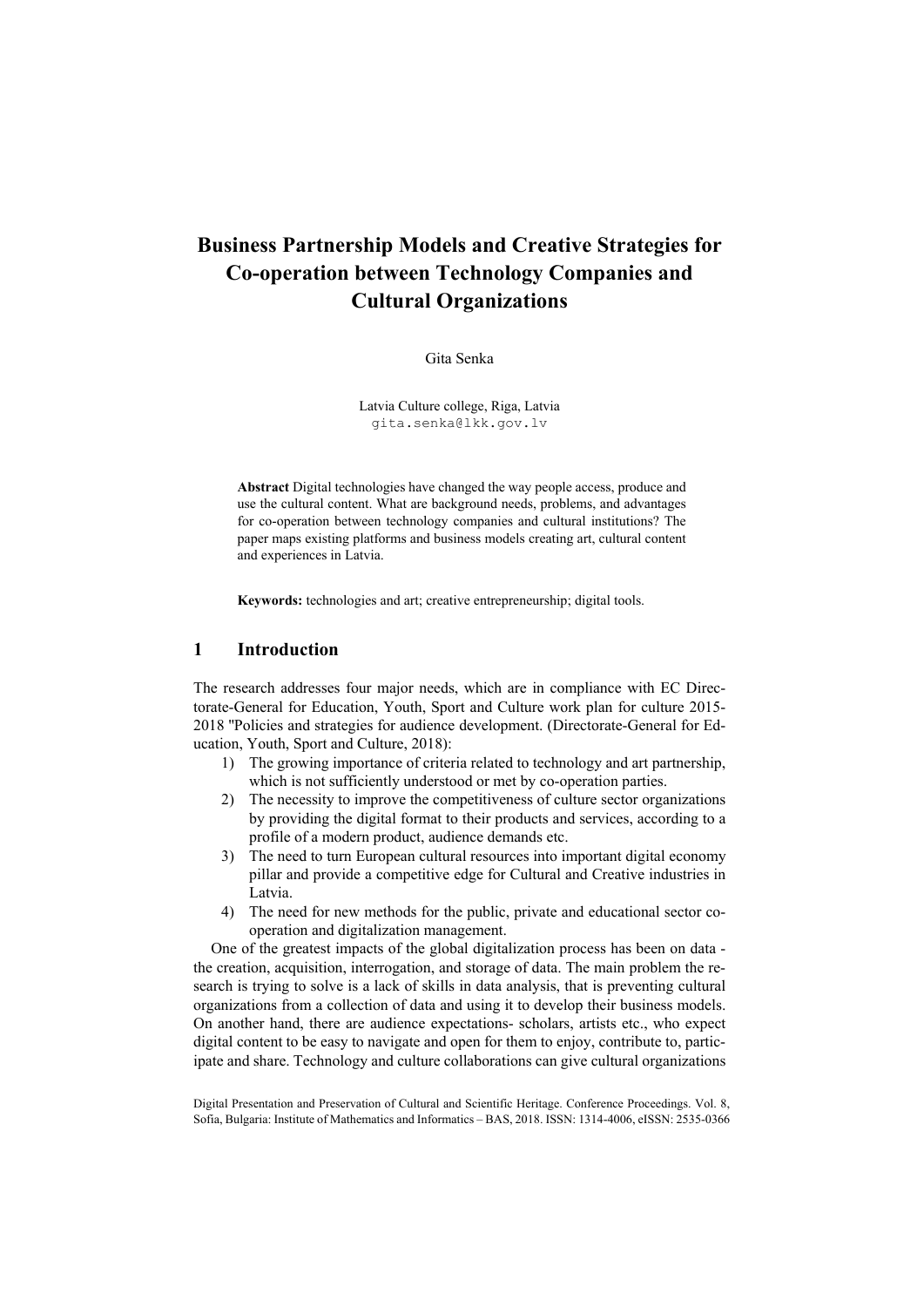access to digital talent, space, data, equipment, funding, peer to peer learning opportunities and new ways of working. Education as well plays a significant role in informing artists and other creators and promoting their creative process. Further content of the paper covers the methods and best practices of main tech and culture players in Latvian digitalization scene, based on the theory of digital data management process.

# **2 A Conceptual Framework**

In a final report "Promoting access to culture via digital means: Policies and Strategies for audience development" EU expert group has divided the digitization process into the following elements:

- People- as creators, curators, and audiences;
- Products, production, and services the cultural resources;
- Promotion and distribution, payment and property access options, channels and business models;
- Process management of user data and collection data. ( Directorate-General for Education, Youth, Sport and Culture, 2018)

The paper is based on the above-mentioned concept with a focus on a process of data management, as this is one of the core competencies of cultural institutions. In 30/5/2017 Latvia the new law regarding collection of official statistics in the field of culture came in force, which was developed in accordance with 'Science, Technology Development and Innovation Guidelines 2014-2020'' and cultural guidelines "Creative Latvia", determining priorities and action directions that are related to digitalization of the cultural heritage. The law foresees Digital Culture Map of Latvia (kulturaskarte.lv) as the main instrument for collection and accessibility of cultural statistics.

# **3 Current Strategies for Co-operation between Technology Companies and Cultural Organizations**

#### **3.1. Data Creation.**

Nowadays, the creation of cultural products is no longer a strictly professionally limited process. Professor Pier Luigi Sacco in its popular *Culture 1.0-2.0-3.0 transition* theory has clearly outlined the strategic importance of active cultural participation. ( Sacco P.L., 2011). People, arts professionals have always been the main source of cultural product creation. But also general public nowadays can be involved in creation and expression of culture products. Social environment and tools allow each individual to openly express his creative ideas and become an author of cultural products, even if he does not have a professional artist's education and experience. So people as creators still are the first category to be mentioned under data creation process.

The institutions, both public and private, such as museums, galleries, art centers etc. cultural organizations are involved in cultural performance as well as in the quality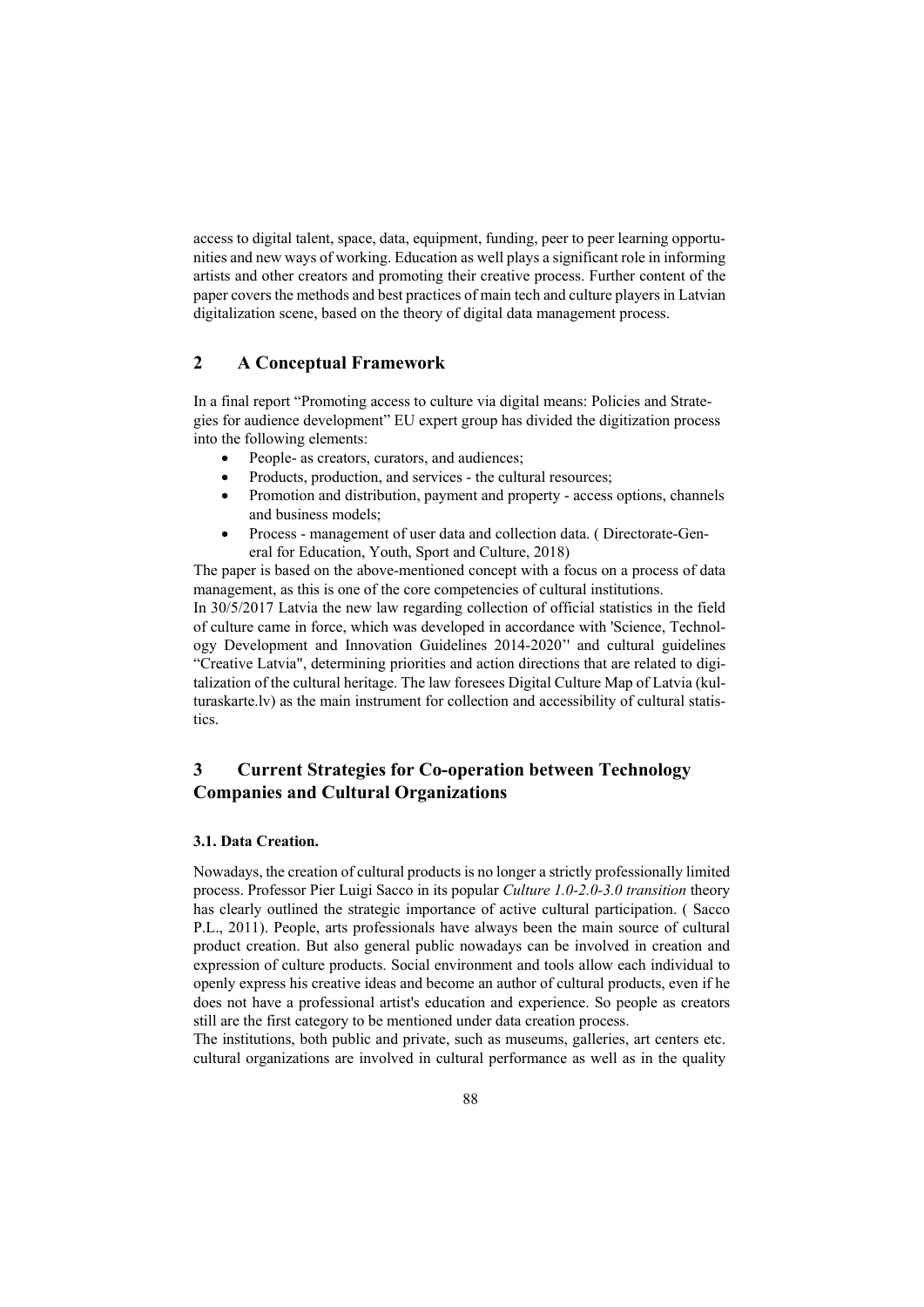measurement of its cultural and creative practice. According to official statistical needs, they generate a lot of reports, which usually has little to no value to the organization. In order to become more effective in audience data collection and usage, cooperation with technological partners is realized. There are numerous best practices, showing how digital technology is used to assess quality in the arts. One of the recent examples is NESTA R&D Culture Metrics project in the United Kingdom which involved researchers from the Institute for Cultural Practices, The University of Manchester, in collaboration with a partnership of arts and cultural organizations and a technology partner, Culture Counts. The research and tools consider how digital technologies, social media and big data might help arts organizations benchmark and demonstrate the quality of their work, and assess and evaluate its impact on audiences and for funders. In Latvia similar initiative 'Study of culture consumption and audience participation' was realized in 2016, in collaboration with the partnership of Culture-Lab, Academy of Culture and State Culture Capital Fund. In the *Izdziedam 100* project, using a mobile phone features, everyone can sing its favorite Latvian song and add to the choir in the interactive platform, thus keeping your song as a testimony of history. The primary goal of the project, developed by company Electrum, was to create a platform with a sustainable cultural and historic value for our future generations, a testimony of the first 100 years of Latvia.

#### **3.2. Interrogation.**

Majority of cultural organizations have a significant amount of reusable data about their products, collections, libraries etc, and this information can be combined with other sources to encourage discovery and learning. New systems are needed to deal with metadata, big data and also with open data to ensure its availability to an audience, classified according to the research topics, audience trends etc. Cultural organizations and their digital collections are still trusted sources of their own cultural information and products, but in order to efficiently use and re-use data for research, learning etc needs, artists and other professionals need to have more modern channels providing opportunities to combine data from different sources.

*Europeana* collection is the most known project of the European Union having the library of 55,045,757 artworks, artifacts, books, videos and sounds from more than 3,500 museums, galleries, libraries and archives across Europe (n.a., 2018). In 'Creative Latvia''is defined, that one of the measures to be performed in the field of cultural heritage digitization is an incorporation of Latvian digital cultural heritage content into Europeana. However, the content update is occasional and not all cultural organizations are eager to share their resources. Although the private-public partnership is encouraged, the activity focus is more likely to public cultural organizations rather than private companies. Culture sector sets great expectations on tech start-ups, but big and open data are emerging concepts and it is still difficult to grasp their application and benefits. This prevents new companies from creating a reliable product for sponsors, investors, and attracting funding for product development. There are also numerous technical and legal obstacles when it comes to interrogation of data e.g. digital products are stored on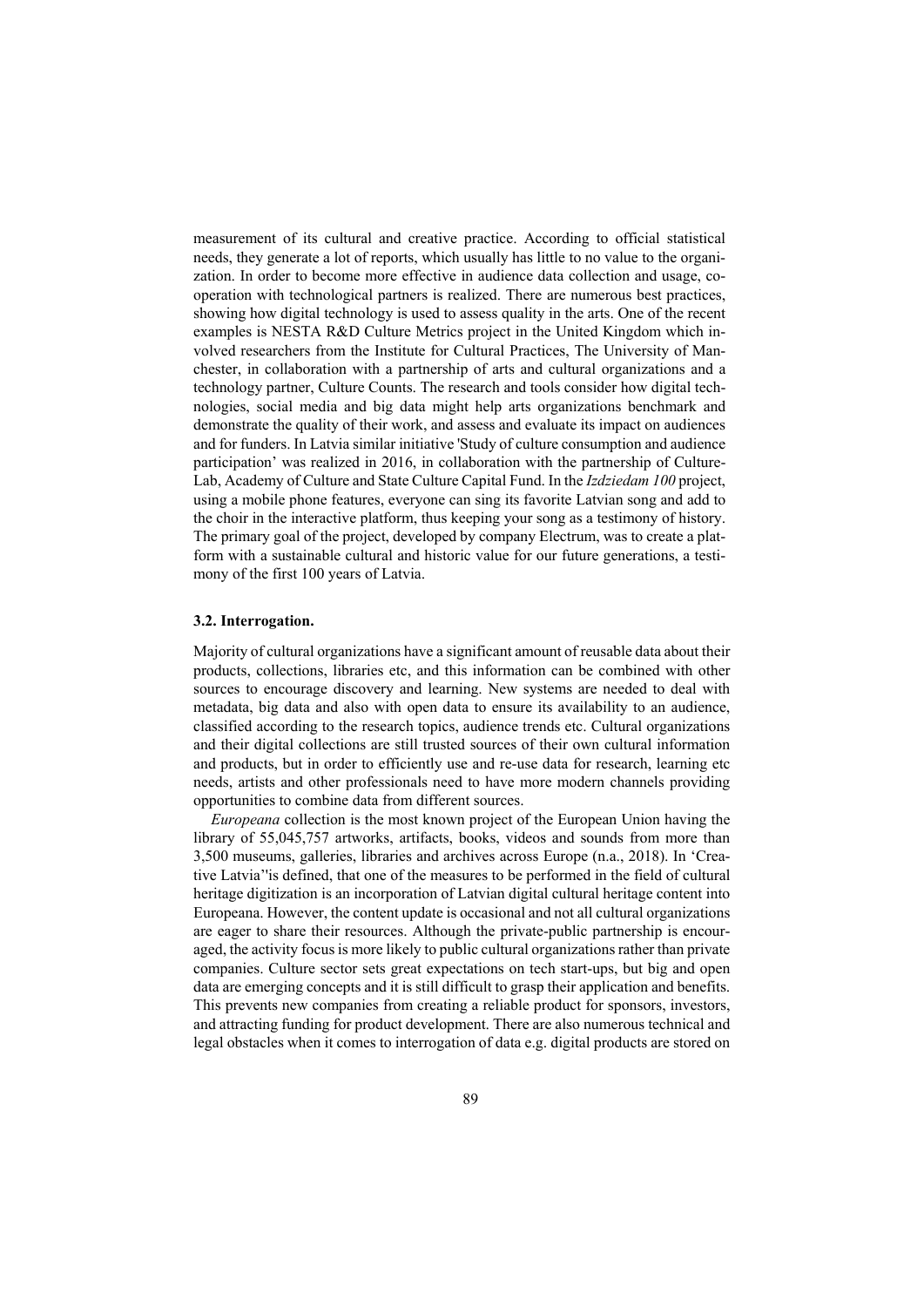different IT systems and limits aggregated searches, as well as data protection and copyright issues, are impacting the further use of data.

#### **3.3. Storage.**

Primary source materials are digital collections, but the digital object is more than just a file, as it has many parts ( metadata, preservation/archival files, delivery files) and used software is a very complex system. Libraries, archives, and museums need to retain an increasing number of large-scale digital objects. It puts memory institutions in front of great challenges, as they must be able to continuously ensure the prerequisites for using their digital funds.

World class archives and digital collections as *Europeana* or *Internet Archive i*s able to adapt digital objects to the current technical environment, but for smaller organizations and countries like Latvia, where many institutions working on digital long-term archiving have so far paradoxically been dependent on short-term project funding, it becomes a great development barrier.

Digital business model is, however, entirely dependent on trust and security issues. Institutions must ensure, that their unique digital collections and archives are properly safeguarded and more importantly remain accessible and readable for generations to come. In 2018 situation in Latvia has significantly moved forward along with launch of Digital Heritage Centre at Latvia National Library and ERDF co-financing project '' Guidelines of Culture Heritage Digitalization'', where aspects of the collection and long-term preservation of the digital heritage will be formally defined. The co-operation with the private sector in terms of outsourcing of IT solutions, data preservation and storage also is being reviewed as most appropriate solution, as in a majority of cases cultural heritage institution does not have long-term preservation of the ICT system. The project is organized by Latvia National Library, national news agency LETA and financial automation company Fitek.

'Collaboration with LETA and Fitek will allow the National Library of Latvia to digitize several millions of newspapers, books and sheet music that the library could not do at its own expense in such a short period (18 months)'' ( A.Žogla, Head of Digital Library of LNB, 2017)

Thus, resources of technology companies can be used to create best conditions for culture digitalization process both in terms of ICT skills and infrastructure.

#### **3.4. Acquisition**

Website is usually assumed to be the core location for digital objects. Theatres without walls, virtual museums, artists work online as the direct marketing tool to connect with new audiences- all that and many other cultural products are made available or managed online in digital form with a lofty aim of openness. Use of digital tools is often used in education and research in order to give individuals immediate access to open knowledge and information.

However also in the sector of cultural heritage, openness needs to be perceived critically, as "all forms of openness entail forms of closed-ness" (Edwards 2015, 253). The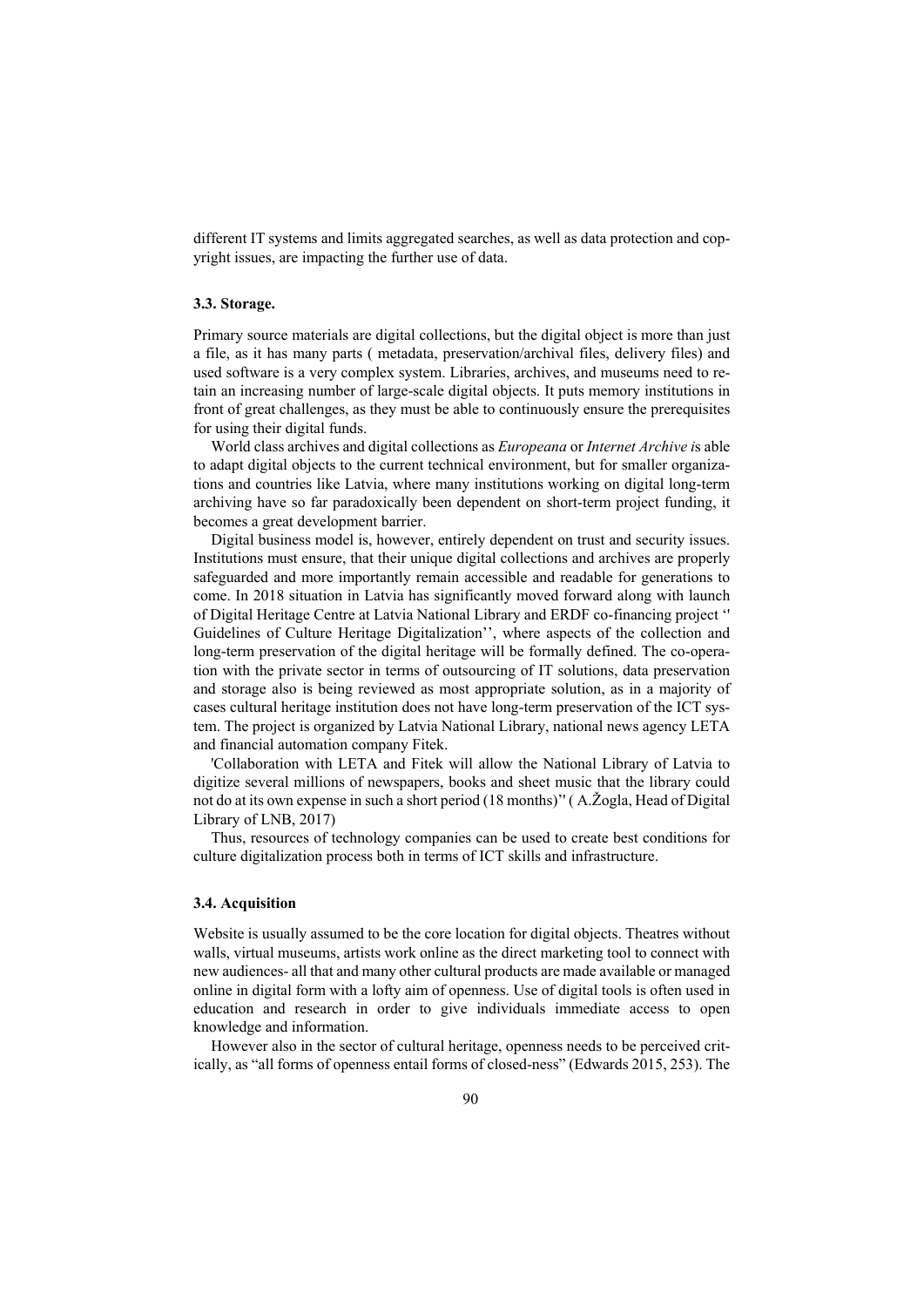easy access and retrieval of digitalized culture objects is challenged with copyright and licensing of digital images and assets.

Another way of access to digital culture collections is specific software, providing controlled acquisition and use of its content. The city of Liepāja has been the pioneer in the development of digital culture treasure. Within this initiative, the digital storage software of the Liepaja Cultural Heritage was developed in order to ensure the preservation of cultural testimonies in audio, video and photo formats. It is a sophisticated system that allows to accumulate, systematize and select information by specific parameters. The system is currently installed in the Liepaja Museum and the Scientific Library. In the near future, it will also be installed at the University of Liepaja, thus providing access to the wider public.

The acquisition is thus, in fact, enhanced by digital literacy from both producers and consumers. To increase the awareness and effective use of the tools available to the public, the initiative 'Latvian digital agents' was started in April 2018. The most important part of the program is the training of 6000 digital agents - librarians, teachers, state and local government staff in Latvia, who will give advice and encourage arts practitioners and general consumers to use opportunities provided by the range of digitalized products.

# **4 Conclusions**

Adoption of creative strategies for co-operation between technology companies and cultural organizations has become the essential first step for countries wanting to provide accessible digital cultural services. In Latvia, much attention is given to the establishment of private-public partnerships in development and provision of digital culture products. The best practices show, that both commercial and non-profit (NGO) organizations, as well as involving the general public can be a resource in terms of creativity and innovative ideas for attractiveness and sustainability of digitalized cultural products. Also, alternate strategies are used, e.g. large proportion of digital activities are outsourced (e.g. via Google).

Official policy and strategy towards digitalization of cultural heritage encourage various scenarios of digitalization process management, which offers opportunities creation of new business models, building of new kinds of partnerships with communities and individual users.

## **References**

- Sacco, P.L., (2011). Culture 3.0: A new perspective for the EU 2014-2020 structural funds programming. n.a.: *European Expert Network on Culture (EENC).* Retrieved from http://www.interarts.net/descargas/interarts2577.pdf
- Directorate-General for Education, Youth, Sport and Culture (European Commission) (2017).